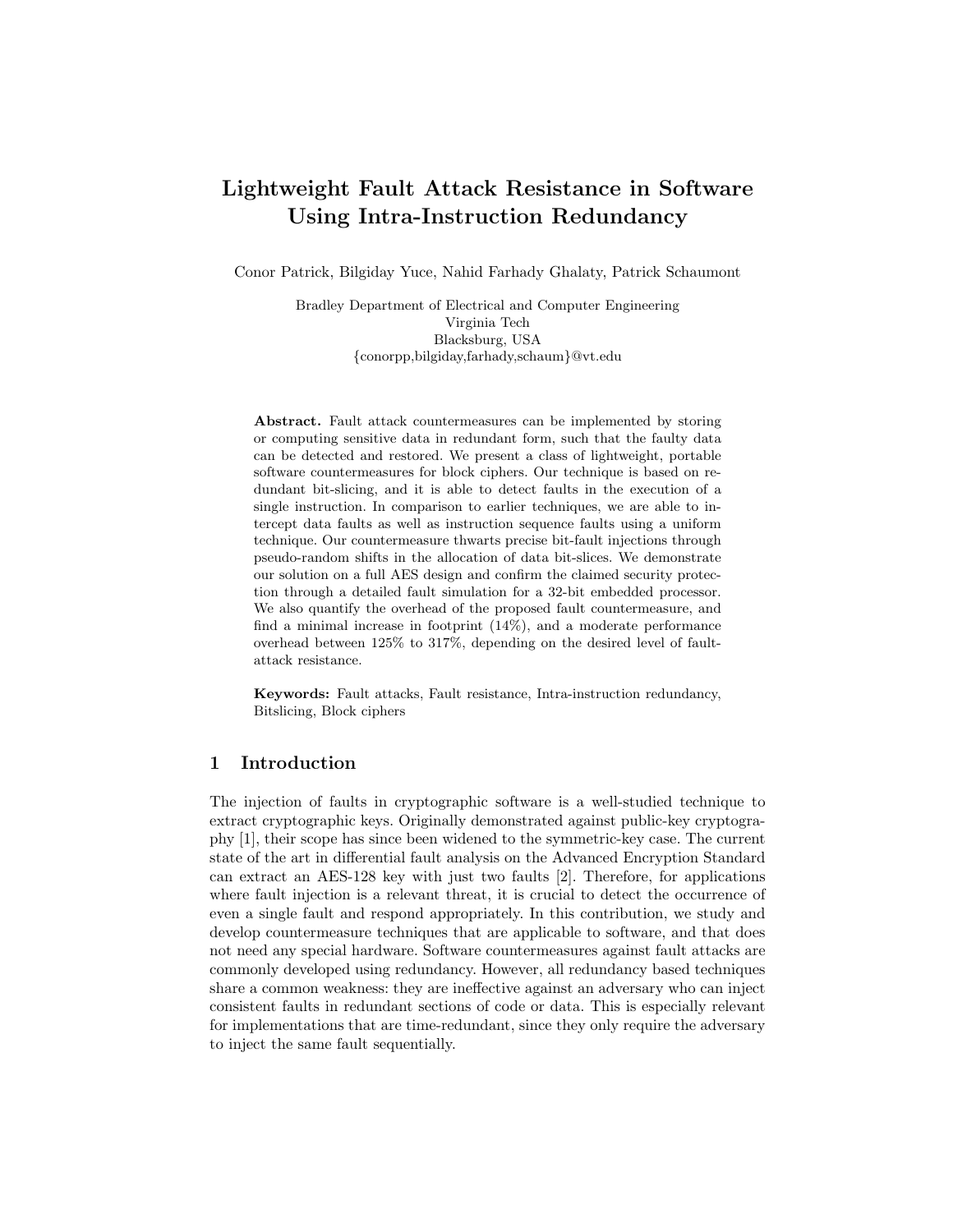In this paper, we propose a technique that enables the software to exploit redundancy for fault attack protection within a single instruction; we propose the term intra-instruction redundancy to describe it. Our technique is cross-platform and requires that an algorithm be bit-sliced. We focus on block ciphers, as they all can be bit-sliced. To protect from computation faults, we allocate some bit-slices as redundant copies of the true payload data slices. A data fault can then be detected by the difference between a data slice and its redundant copy after the encryption of the block completes. To protect the computations from instruction faults such as instruction skip, we also allocate some of the bit-slices as check-slices which compute a known result. The intra-instruction redundancy countermeasure is thus obtained through the bit-sliced design of a cipher, with redundant data-slices to detect computation faults and check-slices to detect instruction faults. This basic mechanism is then further strengthened against targeted fault-injection as follows. First, we pipeline the bit-sliced computation such that each slice computes a different encryption round. Since a fault-injection adversary is typically interested in the last or penultimate round, and since there will be only a few bits in a word that contain such a round, the pipelined intra-instruction redundancy countermeasure reduces the attack surface considerably. Second, we also randomize the slice assignment after each encryption, such that a cipher round never remains on a single slice for more than a single encryption. We show that this final countermeasure, the shuffled pipelined intra-instruction redundancy, is very effective and requires an adversary who can control fault injection with single-cycle, bit-level targeting chosen bits. We are not aware of a fault injection mechanism that achieves this level of precision.

The contributions of the paper are as follows.

- We propose a software countermeasure based on redundant bit slicing. The bit slices are used for data redundancy as well as control redundancy. The latter is achieved by computing a known answer.
- The proposed countermeasure is generic and can still be used in combination with other software countermeasures such as infective countermeasures or sidechannel resistant techniques based on masking.
- The security of the proposed countermeasure is quantitatively analyzed to establish estimated fault coverage. In addition, it is empirically tested using simulation for different fault models including instruction skip, random word, random byte and bit-precision faults.
- The bit-sliced design leads to a secure fault detection and fault handling approach that is purely computational, and that avoids comparison and decision making. This avoids a well-known single point-of-failure in redundancy-based countermeasures.
- We evaluate the overhead of the countermeasure over an unprotected, bit-sliced implementation of AES-128 that runs at 469.3 cycles/bytes, we show that the highest level of protection is achieved at 1957 cycles per byte, which protects against targeted, repeatable, multiple bit faults.

The rest of the paper is organized as follows. In the next section, we provide additional details on the fault models used in this work. In Section III, we highlight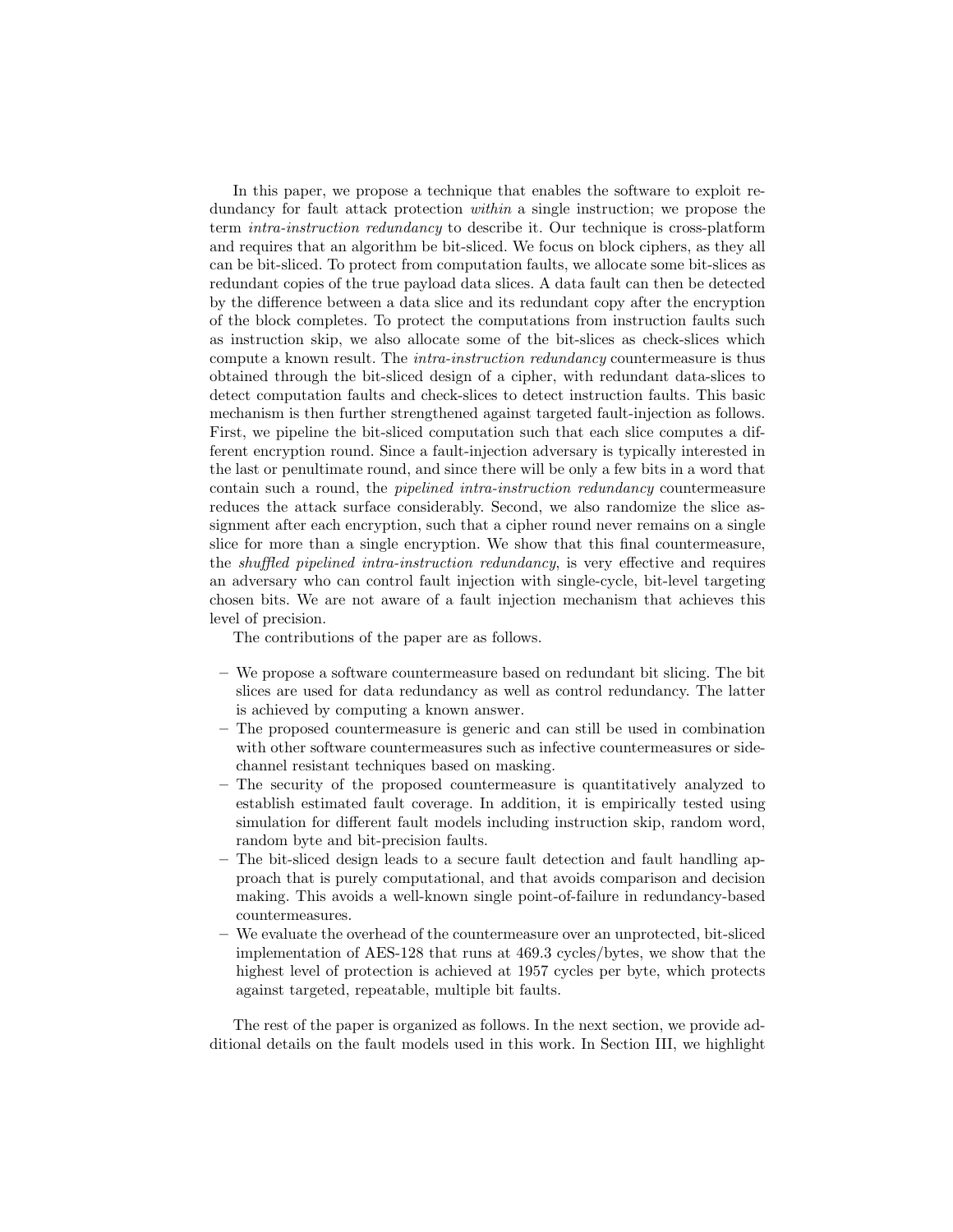the differences of previous software countermeasures with our proposed countermeasure. Section IV is an up-close discussion of the design of our countermeasure; we elaborate on the bit-slice allocation strategy and on the integration of the protected design on embedded platforms. Section V estimates the fault coverage of the proposed countermeasures under different fault models. Section VI presents the implementation overhead for a 32-bit embedded processor and empirically demonstrates the fault countermeasure operation using fault simulation. We conclude the paper in Section VII.

# 2 Fault Models

This section details the fault models that we used in this paper to evaluate our countermeasures. The fault model is the expected effect of the fault injection on a cryptosystem. The manipulated data may affect instruction opcodes as well as data, and we distinguish these two cases as instruction faults and computation faults.

Computation Faults: These faults cause errors in the data that is processed by a program. There is a trade-off between the accuracy by which an adversary can control the fault injection, and the required sophistication of a fault countermeasure that thwarts it. Therefore, we assume four computational fault models:

- 1. Random Word: The adversary can target a specific word in a program and change its value into a random value unknown to the adversary.
- 2. Random Byte: The adversary can target a specific word in a program and change a single byte of it into a random value unknown to the adversary.
- 3. Random Bit: The adversary can target a specific word in a program and change a single bit of it into a random value unknown to the adversary.
- 4. Chosen Bit Pair : The adversary can target a chosen bit pair of a specific word in a program, and change it into a random value unknown to the adversary.

Instruction Faults: This fault model assumes that an attacker can change the opcode of an instruction by fault injection. A very common model is the Instruction Skip fault model, which replaces the opcode of an instruction with a nop instruction. Using this model, an attacker can skip the execution of a specific instruction in the program.

# 3 Related Work

The two principal techniques for a fault countermeasure are detection-based and infection-based [3]. We start with detection-based countermeasures in software, as they are most similar to our proposal. A classic technique relies on time redundancy, such as duplicate encryption or encryption followed by decryption. This allows the detection of faults by comparing the consistency of the redundant executions. These techniques, however, do not work well against an adversary who is able to inject consistent faults in the redundant copies, or against an adversary who directly targets the comparison. Several time redundant techniques have been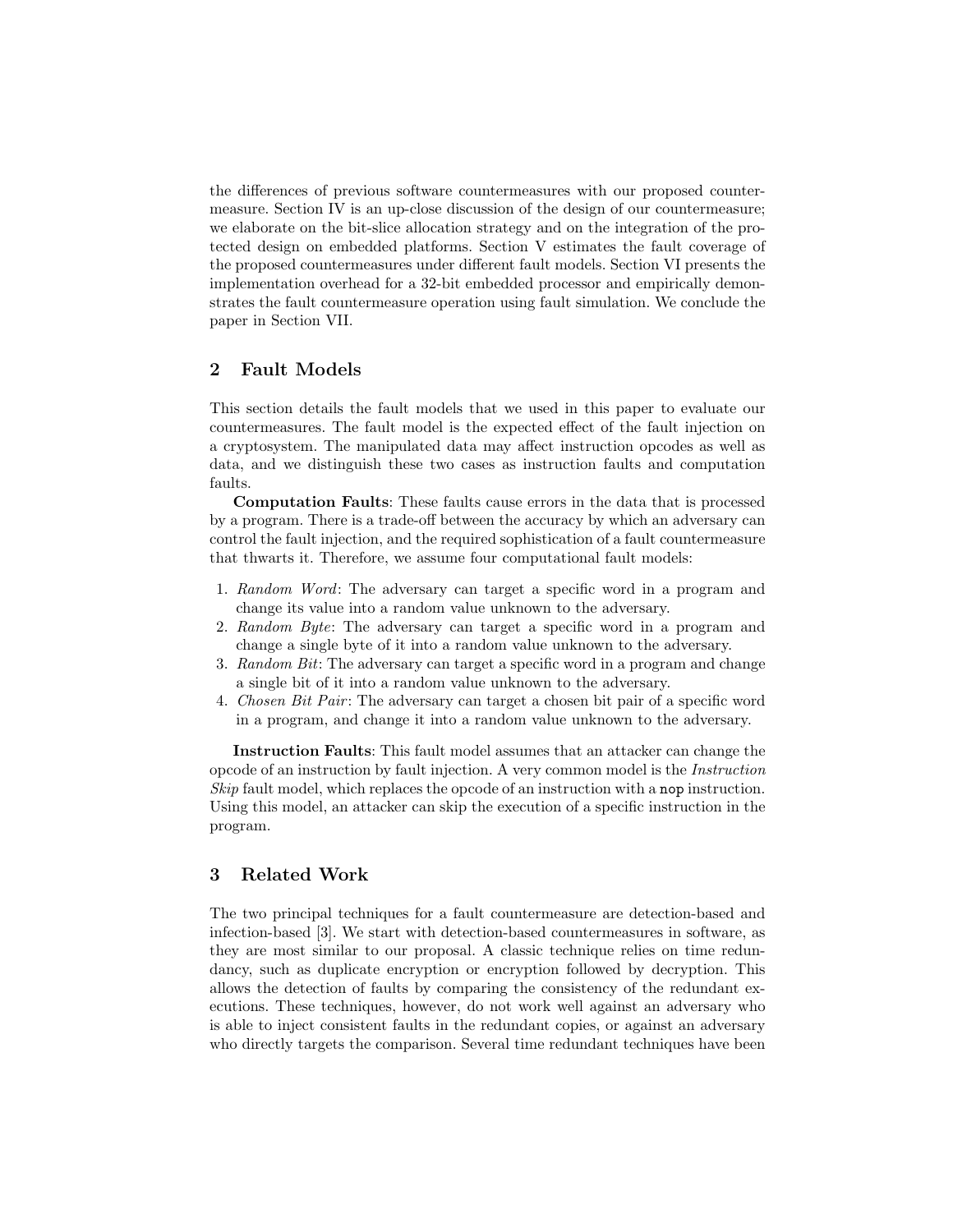proposed to make consistent fault injection more difficult. For example, instruction duplication and triplication [4] are used because it is assumed that back-to-back fault injection is harder than fault injections that are relatively far spaced apart. Duplication and triplication were found to incur 3.4 and 10.6 times performance overhead, respectively [4]. However, duplication and triplication are relatively easy to overcome with a modern fault injection setup. More sophisticated techniques are possible, but they are algorithm-specific. Examples are techniques based on invariant properties of a block cipher [5], or based on storing sensitive variables in a transformed format [6]. However, we are interested in a generic, algorithm independent technique.

Another category of detection-based countermeasures use information redundancy, which uses additional check variables or parity bits [4] to detect faults in the data. This was found to incur between 3.5 - 4.7 times performance overhead [4]. A recent proposal observed that Wave Dynamic Differential Logic (WDDL), which represents data in complementary format, is able to detect computation faults [7] but no performance metrics are provided. While these information-based countermeasures are generic and easy to apply to a broad class of algorithms, they are unable to detect low-level instruction-level faults in the underlying processor when implemented in software.

The second major class of countermeasures uses infection. The idea is that injected faults will also destroy the invariant properties of the fault. This effectively eliminates the possibility of differential fault analysis. However, for every infective countermeasure proposed so far, a corresponding attack has been demonstrated [8, 9].

Most related works show that they have good fault coverage but it's under a narrow fault model. A common fault model is to assume that attackers can only inject one fault at a time. But if an attacker can inject more than one fault or affect multiple instructions with one fault, the fault coverage is likely to plummet.

In this paper, we propose detection-based countermeasures against fault attacks in software that are based on intra-instruction redundancy. We go beyond redundant encoding of information by also including the ability to detect instruction faults as well as computation faults. We show that these countermeasures can protect against a variety of realistic fault models. To the best of our knowledge, this is the first work that provides comprehensive coverage against processor-level fault attacks.

# 4 Proposed Software Countermeasures for Fault Attacks

We will explain the motivation and main idea of our countermeasures. We will then explain how they can be implemented. Finally, we will provide some discussion on the performance and footprint impact.

The countermeasures are based on bit-slicing. As we will explain further, bitslicing allows for a program to dynamically select different data flows to be present in a processor word. This is attractive for a fault attack countermeasure because it presents a new way to leverage redundancy. Each data word can be split amongst regular data streams and redundant data streams, allowing redundancy to be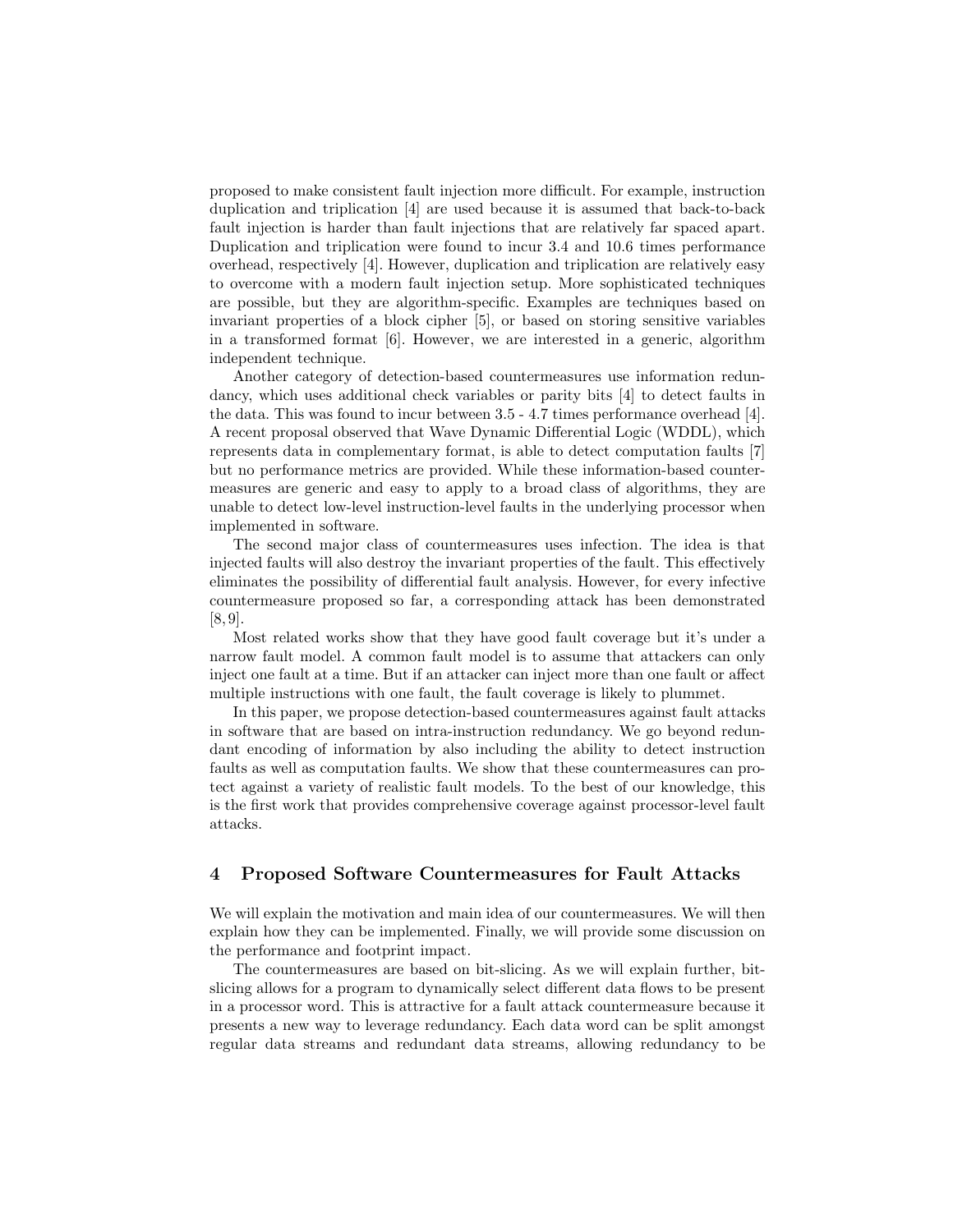

Fig. 1. Transpose of 32 blocks to fit bitwise into 128 32-bit words.

present spatially in all instructions without actually having to re-execute anything. Because the redundancy is interleaved with the data in every instruction, we call this Intra-Instruction Redundancy (IIR). By never separating the data from the redundancy in the processor word, we use pure spatial redundancy rather than commonly used time-based redundancy, which is vulnerable to repeated fault injections [10].

In this work we consider two ways to detect faults using redundancy. First, if you are computing data where the result is unknown, you can only detect a fault by recomputing the data an additional time to compare the results. Second, if the result is already known before computation, you can store a read only copy of the result and only need to execute on the data once to reproduce the result and check that it is the same.

Our countermeasure scheme relies on making comparisons at the end of encryption rounds. Because the comparisons are a very small part of the code, we assume we can cheaply duplicate them enough such that an adversary may not reasonably skip all of them using faults. In the advent of a fault detection, a random cipher text is output and the program may either restart encryption or enact a different, application-specific policy.

#### 4.1 Bit-slicing without Fault Attack Protection

Bit-slicing is a technique used commonly in block ciphers and embedded systems to fully utilize the word length of a processor for all operations, potentially increasing the total throughput. Bit-slicing avoids data-dependent memory lookups and because of that, data-dependent cache effects. It involves decomposing all components into boolean operations and orienting the data such that one bit can be computed at a time per instruction. If one bit is computed at a time, then a 32 bit processor word can be filled with 32 different blocks, computing all blocks simultaneously.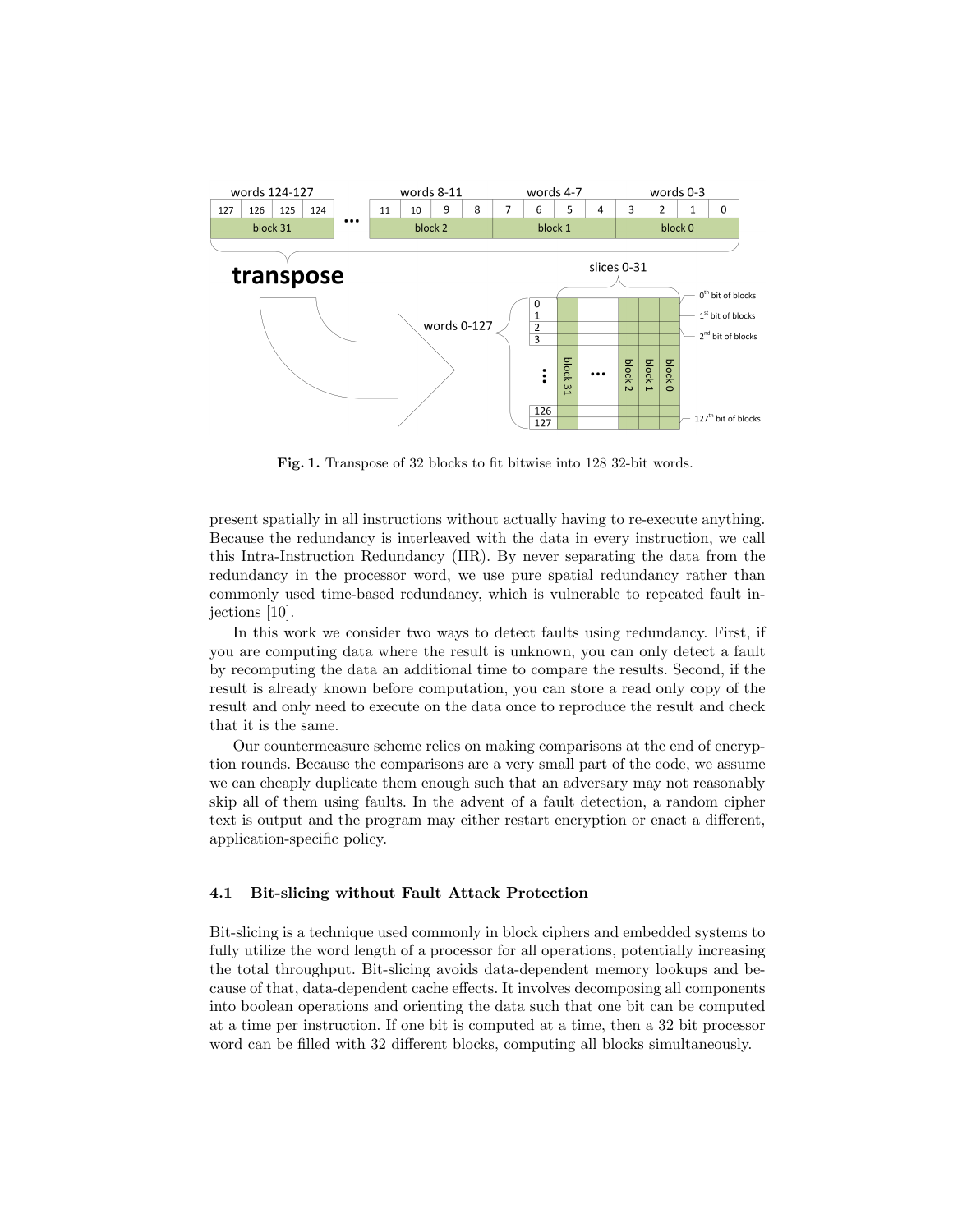

Fig. 2. Bit-slicing with Intra-Instruction Redundancy using 15 data (B), 15 redundant  $(B')$ , and 2 known ciphertext  $(KC)$  slices. Each KC slice is aligned with its corresponding round key slices in other words.

A prerequisite for bit-slicing is to transpose the layout of input blocks, as shown in Figure 1. At the top, a traditional layout of blocks is depicted. There are 32 blocks, each composed of 4, 32 bit data words. All of them must be transposed. In the transposed layout, each word contains one bit from every block. In this format, each bit from 32 different blocks can be computed simultaneously for any instruction. A slice refers to a bit location in all words that together make up one block.

## 4.2 Intra-Instruction Redundancy

In traditional bit-sliced implementations, each slice is allocated to operate on a different input block for maximum throughput (Fig. 1). Instead, we separate slices into three categories: data slices  $(B)$ , redundant slices  $(B')$ , and Known Ciphertext  $(KC)$  slices for fault detection (Fig. 2). Data slices and redundant slices operate on the same input plaintext, and thus, they produce the same ciphertext if no fault occurs. If a fault occurs during their execution, then it will be detected when results are compared at the end of encryption.

However, if both  $B$  and  $B'$  experience the same fault, then both of them will have the same faulty ciphertext and a fault cannot be detected. For example, this would always be the case for instruction skips. To address this issue, we include KC slices in addition to data and redundant slices. Instead of encrypting the input plaintexts with the run-time secret key, KC slices encrypt internally stored plaintexts with a different key, each of which are decided at design time. Therefore, the correct ciphertexts corresponding to these internally stored plaintexts are known by the software designer beforehand. If no fault is injected into the execution of a  $KC$  slice, it will produce a run-time ciphertext that is equal to the known, design-time ciphertext. In case of a computation or instruction fault, the run-time ciphertext will be different than the design-time ciphertext. Therefore, the run-time and design-time ciphertexts of the KC slices are compared at the end of encryption for fault detection. Because the round keys for the data slices and round keys for the  $KC$  slices can be intermixed at the slice level, we can execute KC slices together with the data and redundant slices. Figure 2 shows the slice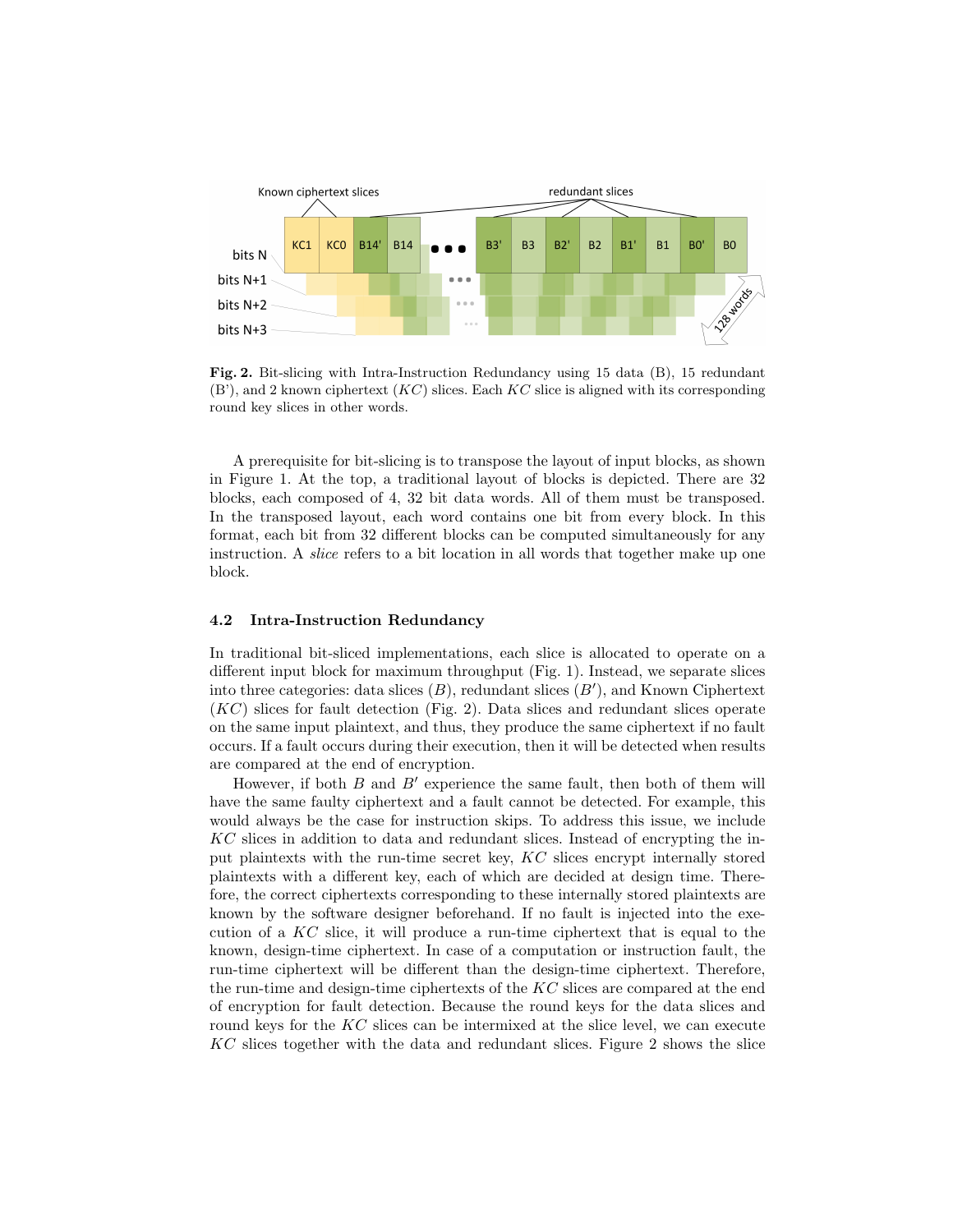| iteration | C9                                         | RK <sub>9</sub>                            | RK <sub>9</sub> | $\bullet\bullet\bullet$ | C <sub>3</sub> | RK3        | RK3            | C <sub>2</sub> | RK <sub>2</sub> | RK <sub>2</sub> | C <sub>1</sub> | RK1        | RK1       | CO | <b>RKO</b> | <b>RKO</b> |
|-----------|--------------------------------------------|--------------------------------------------|-----------------|-------------------------|----------------|------------|----------------|----------------|-----------------|-----------------|----------------|------------|-----------|----|------------|------------|
| 1         |                                            | vacant bits                                |                 |                         |                |            |                | KC             | BO'             | B <sub>0</sub>  |                |            |           |    |            |            |
| 2         |                                            | KC<br>BO'<br>B <sub>0</sub><br>vacant bits |                 |                         |                |            |                |                | KC              | B1'             | <b>B1</b>      |            |           |    |            |            |
| 3         | KC<br>vacant bits                          |                                            |                 |                         |                | BO'        | B <sub>O</sub> | KC             | B1'             | <b>B1</b>       | KC             | B2'        | <b>B2</b> |    |            |            |
| 4         | KC<br>BO'<br>B <sub>0</sub><br>vacant bits |                                            |                 |                         | KC             | B1'        | <b>B1</b>      | KC             | B2'             | <b>B2</b>       | KC             | <b>B3</b>  | <b>B3</b> |    |            |            |
| 10        | KC                                         | <b>BO</b>                                  | B <sub>0</sub>  | $\bullet\bullet\bullet$ | KC             | <b>B6'</b> | <b>B6</b>      | KC             | B7'             | <b>B7</b>       | KC             | <b>B8'</b> | <b>B8</b> | KC | B9'        | <b>B9</b>  |
|           |                                            |                                            |                 |                         |                |            |                |                |                 |                 |                |            |           |    |            |            |

30/32 bits used in processor words

Fig. 3. Pipelined bit-sliced layout for 32 bit processor.  $RK0 - 9$  are ten different round keys.  $B0 - 9$  are different input blocks and  $B'09$  are their redundant copies. KC is a known ciphertext slice.  $C0 - 9$  are the round keys used to produce the known ciphertext.

allocation used in this work, which includes 15 data slices  $(B0-14)$ , 15 redundant slices  $(B'0 - 14)$ , and 2 KC slices  $(KC_0 - 1)$ . All slices are split across 128 words for a 128 bit block size.

A set of known plaintext-ciphertext pairs is included in the program from which KC slices can be selected from randomly for an encryption. This is because each KC slice only has a 50% chance of detecting an instruction fault. If only a couple of them are used, then there will likely be parts of the block cipher where instruction faults do not affect the KC slices. By selecting from a larger set of ciphertextplaintext pairs, we significantly reduce the chance of an adversary finding such parts of the program. Each plaintext-ciphertext pair will be the size of two blocks of the cipher.

An adversary can bypass this countermeasure by injecting two bit faults that are next to each other in the processor word. The two bit fault has to align with any of the  $B$  slices and the corresponding  $B'$  slice. Then both will produce the same faulty ciphertext, going undetected.

#### 4.3 Pipelined Intra-Instruction Redundancy

For an adversary to carry out a fault analysis attack, he must inject a fault into a target round of the block cipher [11, 12]. It is not enough to cause an undetected fault in the wrong round, as the faulty ciphertext will not be useful in analysis. Previously, all data and redundant slice pairs in the target word operate on the same round. Therefore, an adversary can target any combinations of these pairs to bypass IIR. Here we will explain how we can make the rounds spatial by making them correspond to slices within each word, instead of different words executed at different times. This makes fault injection harder as the faults will have to target specific bit locations.

Because block cipher rounds differ only in the round key used, we can make different bits correspond to different rounds by aligning slices with different round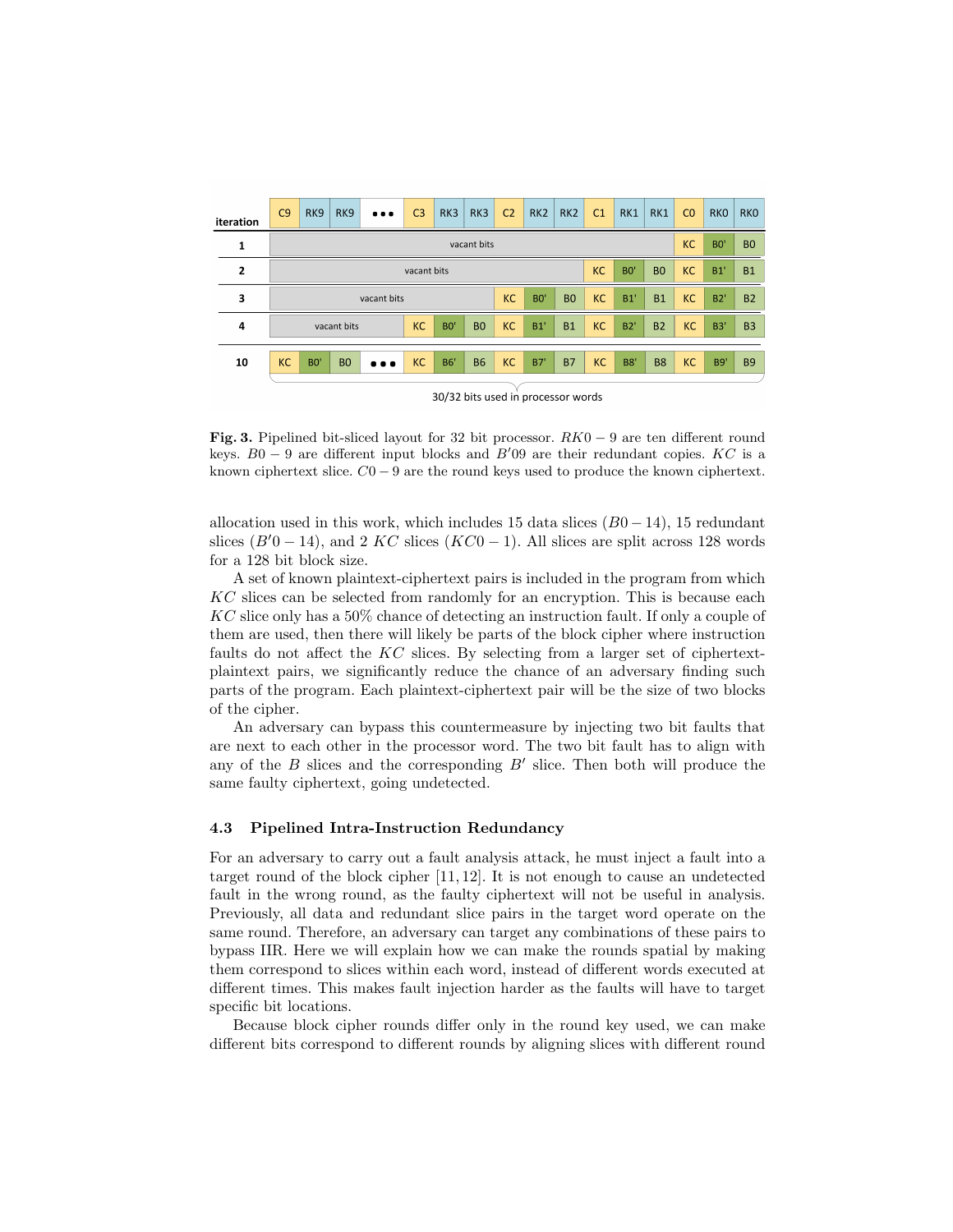keys. Doing this means blocks will be computed in a pipelined fashion as shown in Figure 3, which shows ten rounds. The round keys are doubled and interleaved with the known ciphertext key beforehand to align with the pipeline. Each block is transposed one at a time rather than 32 at a time. For every iteration, 3 slices are shifted into the 128 word state  $(1 \text{ data}, 1 \text{ redundant}, \text{ and } 1 \text{ KC})$ . Initially shifted in is B0. Running for one iteration will compute round one of B0. Applying another shift aligns  $B0$  for round 2 and shifts in  $B1$  for round 1. This eliminates the need to have a set of plaintext-ciphertext pairs as it will be okay to have one pair. One pair will effectively make 10 different KC slices amongst the 10 rounds.

In this pipeline, because each set of 3 bits corresponds to a different round, any two bit fault will not suffice to undo the countermeasure. There is now only one valid bit location to successfully inject a 2 bit fault. For example, to fault round 9, a 2 bit fault must be injected at bit location 27. It is non-trivial for an adversary to inject a fault that is in a target bit location and consists of two adjacent bits.

Astute readers will point out that the last round in some block ciphers differs in more than just the round key. For example, in AES, the last round does not have the mix-columns step. Some additional masking can done to remove the effect of particular steps on any round(s). To be able to pipeline rounds that differ in steps, we add the following computation to each operation in the special step.

 $B = (BS & RM)$  | (B & ∼RM)

Where  $B$  is the block going through a particular step,  $BS$  is the computed result after the step, and RM is a mask representing the rounds that use the step. By doing this, the step will be applied to only the rounds that use it and leave the other round(s) the same.

#### 4.4 Shuffled, Pipelined Intra-Instruction Redundancy

For our final countermeasure stage, we assume a highly skilled adversary who can inject multiple bit faults into target bit locations. In our case, we need to protect from a targeted 2-bit fault.

For each plaintext, we can effectively apply a random rotation to all of the slices and their corresponding round keys. The randomness is from an initial secret number that is continually  $XOR<sup>2</sup>$  with generated ciphertext. We can reasonably assume that the adversary will not be able to predict the random rotation. Despite the adversary being able to inject known bit location faults, he will not know which bit corresponds to what round, making the attack much more difficult.

To support random shifts, we support dynamic allocation of each slice in the processor word, rather than statically defining which bits correspond to each round. The transpose step will have to support transposing into and out of any target bit location, rather than always shifting into bit location 0 and shifting out of bit location 29.

#### 4.5 Secure, Comparison-Free Fault Handling

Rather than checking the memory using excessively duplicated comparisons, fault handling can be done in a purely computational approach. This approach is ideal because an application no longer needs to have a secure response to a fault injection.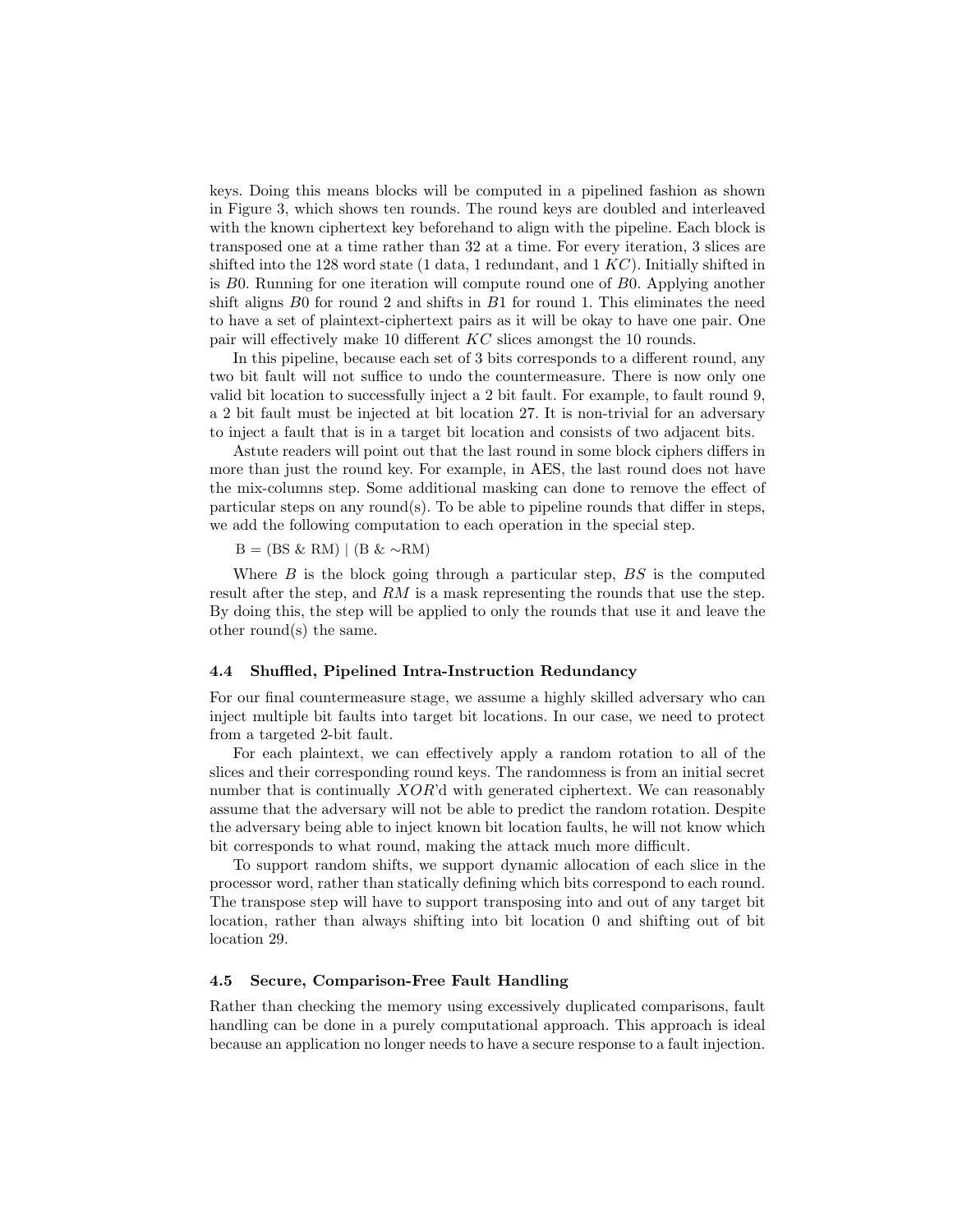If either a block,  $B$ , or its respective redundant slice,  $B'$ , contain an error, we would expect the  $XOR$  of them  $B \oplus B'$  to be nonzero. Whereas a non-faulty operation would always produce zero. Building upon this, we can make a method such that when a fault is injected, only a random number is output, foiling any attempt of fault analysis.

After encryption, we can compute the following mask.

$$
MASK = (-(B \oplus B') \gg 128)
$$

If B and B' are the same, then  $B \oplus B'$  will be zero and the signed shift will move in all zeros. If  $B \oplus B'$  is nonzero, then the signed shift will move in all ones. We can easily extend this mask to check a  $KC$  slice as well for instruction faults using our known ciphertext  $KC'$ .

 $MASK = (- (B \oplus B') >> 128) | (- (KC \oplus KC') >> 128)$ 

As in our pipelined countermeasure, a redundant slice, data slice, and KC slice can be shifted out every iteration to compute the mask. We can then use this mask to protect our ciphertext block before it is output.

$$
OUTPUT = (MASK & R) | (\sim \text{MASK} & B);
$$

By doing this, only our random number R will be output when a fault is detected. Otherwise, the correct ciphertext B will be output. Because these computations are not covered by intra-instruction redundancy, they would have to be duplicated using traditional approaches to protect from instruction faults. They are a small part of the code, so they can easily be duplicated without significantly increasing the footprint size. Computation faults need not be protected from as they would either cause  $B \oplus B'$  or  $KC \oplus KC'$  to be nonzero or just flip bits in the already computed ciphertext.

## 5 Security Analysis of the Proposed Countermeasures

In this section, we provide a security analysis for the proposed countermeasures in Section 4 against the fault models defined in Section 2.

Similar to Guo et al. [13], we use the Fault Coverage (FC) to quantify the security level of countermeasures. For a given countermeasure c and fault model  $f$ , we compute the fault coverage using Equation 1. In our computations, we assume that the adversary aims at injecting a computation or instruction skip fault into the execution of a target round.

$$
(FC)^f_c = 1 - \frac{F_{undetected}}{F_{total}}\tag{1}
$$

In Equation 1,  $F_{total}$  is the total number of faults covered by the fault model f.  $F_{undetected}$  is the number of faults that affect the execution of the target round  $r$ , but cannot be detected by the given countermeasure  $c$ . More capable adversaries can increase the  $F_{undetected}$ , and reduce the  $F_{total}$  by accurately tuning fault injection parameters. We list our FC computations in Table 1.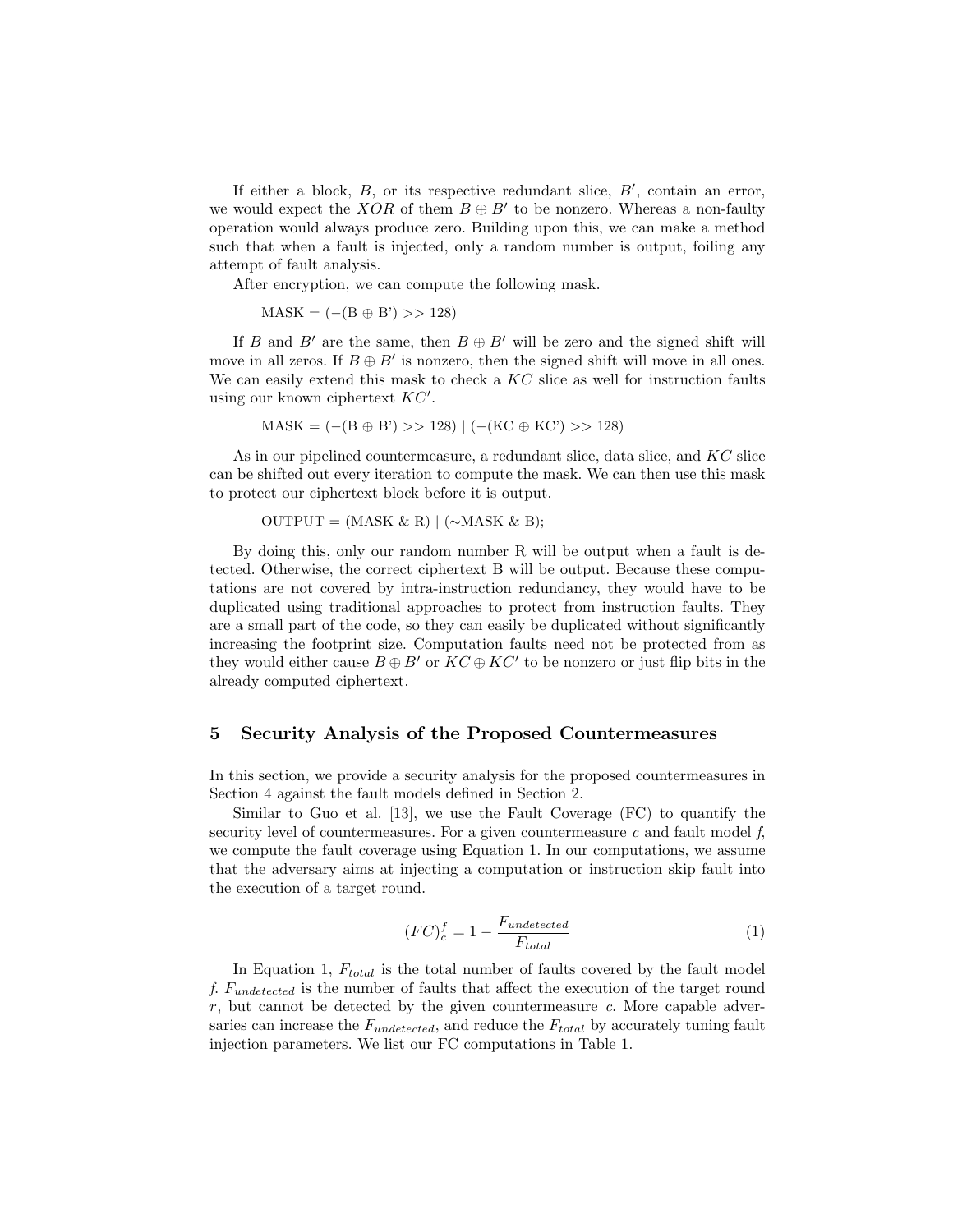Table 1. Theoretical Security Analysis of the Proposed Countermeasures

| Countermeasure                             |                 | Instruction Fault Models |      |        |                                                                     |
|--------------------------------------------|-----------------|--------------------------|------|--------|---------------------------------------------------------------------|
|                                            |                 |                          |      |        | Random Word Random Byte Random Bit Chosen Bit Pair Instruction Skip |
| Unprotected AES                            | 10%             | $0\%$                    | 10%  | $0\%$  | $10\%$                                                              |
| IIIR-AES                                   | $\approx 100\%$ | 94.90%                   | 100% | 51.61% | '75%                                                                |
| Pipelined IIR-AES                          | $\approx 100\%$ | 99.90%                   | 100% | 96.77% | $199.90\%$                                                          |
| Shuffled Pipelined IIR-AES $\approx 100\%$ |                 | 99.90%                   | 100% | 96.77% | $199.90\%$                                                          |

#### 5.1 Security Analysis of Unprotected AES

In the unprotected, bit-sliced AES implementation, any computation or instruction fault during the execution of the target round r will be useful for the adversary. As there is no detection mechanism for this implementation,  $F_{total}$  and  $F_{undetected}$ will be equal to each other. As a result, fault coverage will be 0 in any case. The detailed explanations for each fault model are as follows.

In the Random Word fault model, the adversary has no control on the number of faulty bits. The adversary can only create random faults in the target word (32-bit). For each fault injection, the difference between the correct word and the corresponding faulty word can have  $(2^{32}-1)$  different values. Therefore,  $F_{total}$  and  $F_{undetected}$  are  $(2^{32} - 1)$ .

In the Random Byte fault model, an adversary can tune the fault injection to randomly affect a single byte of the 32-bit data. This adversary can inject a fault into one of the four bytes of the data. Each fault injection can create  $(2^8 - 1)$ different faults in a byte. As a result,  $F_{total}$  and  $F_{undetected}$  are  $4 \times (2^8 - 1)$ .

In the Random Bit fault model, the fault injection can be tuned to affect single bit of the target word. Therefore,  $F_{total}$  and  $F_{undetected}$  are 32.

In the Chosen Bit Pair fault model, the adversary can inject faults into two chosen, adjacent bits of the target word. Therefore,  $F_{total}$  and  $F_{undetected}$  are 31.

#### 5.2 Security Analysis of IIR-AES

To thwart this countermeasure, the adversary needs to create the same effect on the data slices and their corresponding redundant slices, without affecting any KC slice. Affecting any combination of 15 data and redundant slice pairs will create undetected faults. A *Random Word* fault can achieve this in  $\sum_{i=1}^{15} {\binom{15}{i}} - {\binom{15}{0}} =$  $(2^{15}-1)$  different ways. Therefore,  $F_{undetected}$  is  $(2^{15}-1)$  and the FC (using Eq. 1) is  $99.9992\%$  ( $\approx 100\%$ ).

This countermeasure has three data and redundant slice pairs in the most significant byte of the target word, while it has four pairs in each of the remaining bytes (Fig. 2). Thus, for Random Byte fault model, the  $F_{undetected}$  is  $(2^3 - 1) + 3 \times (2^4 - 1) = 52$ , and the FC is 94.90%.

As a Random Bit fault can manipulate only a single KC slice, data slice, or redundant slice, the  $F_{undetected}$  is 0, and the FC is 100%.

As a Chosen Bit Pair fault can target a specific pair of data and redundant slices, the  $F_{undetected}$  is 15, and the FC is 51.61%.

An Instruction skip fault will have the same effect on a data slice and its corresponding redundant slice. Thus, data and redundant slice pairs cannot detect an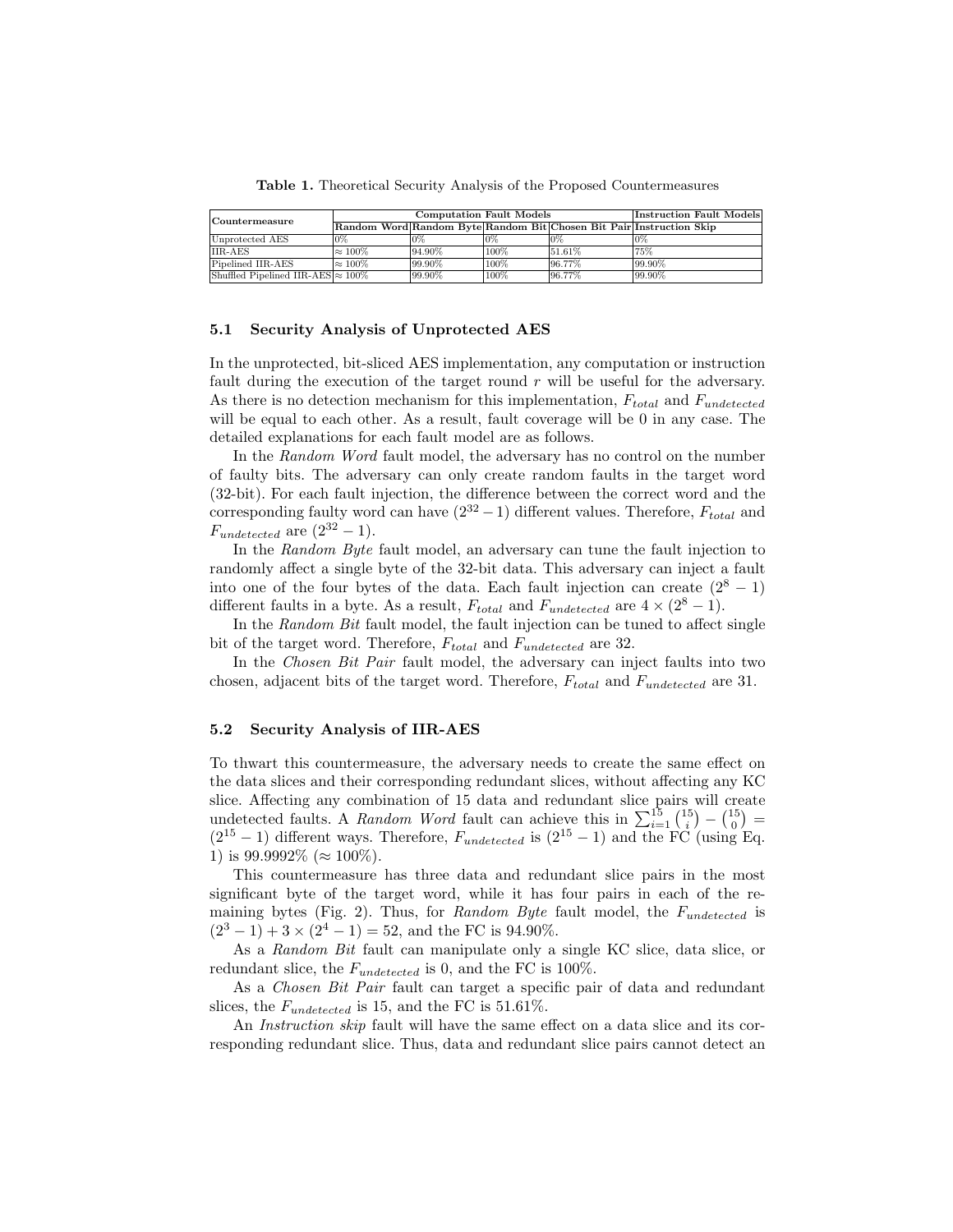instruction skip. Each KC slice has a 50% chance of detecting an instruction skip. As we have 2 KC slices, the fault coverage is  $1 - \frac{1}{2^2} = 75\%$ .

## 5.3 Security Analysis of Pipelined IIR-AES

In this countermeasure, the 32-bit word consists of 10 KC, 10 redundant, 10 data, and 2 spare slices (Fig. 3). Each data and redundant slice pair apply a different round of AES on a different block. As there is only one data and redundant slice pair running the target round  $r$ , the only way to obtain a useful and undetected computation fault is by targeting this pair of slices.

For Random Word and Random Byte faults, the  $F_{undetected}$  is equal to 1. Therefore the corresponding fault coverage for Random Word and Random Byte faults are  $\approx 100\%$  and 99.90%, respectively.

As no Random Bit fault can bypass this countermeasure, the  $F_{undetected}$  is 0, the fault coverage is 100%.

A Chosen Bit Pair fault can manipulate the data and redundant slice pair that computes the target round r. The  $F_{undetected}$  is 1 and the fault coverage is 96.77%.

This countermeasure significantly increases the fault coverage against instruction skip attacks as we use 10 constant slices. The only undetected instruction skip fault is the one that does not affect any of the constant bits. Therefore, the fault coverage against instruction skip is  $1 - \frac{1}{2^{10}} = 99.90\%$ .

### 5.4 Security Analysis of Shuffled Pipelined IIR-AES

This countermeasure improves the security of the previous countermeasure by dynamically allocating the positions of the slices within a word. In this work, the slices are rotated by a random number after each encryption. In this scheme, we have 32 different allocations. This reduces the chance of an attacker to inject a useful and undetected fault 32 times because attacker's chance of guessing the position of the target round is  $1/32$ . In addition, this countermeasure significantly reduces the chance of an attacker from repeating the same fault on successive encryptions.

#### 6 Results

In this section we will cover our performance, footprint, and experimental fault coverage. We verified our results in a simulation of a 32 bit SPARC processor called LEON3. We used Aeroflex Gaisler's LEON3 CPU simulator, TSIM. To inject faults and determine the coverage, we wrote a wrapper program  $<sup>1</sup>$  for Gaisler's TSIM</sup> simulator. The wrapper enabled us to use TSIM commands to inject faults into any instruction, memory location, or register during the execution of the code.

#### 6.1 Performance and Footprint

Our performance and footprint results are presented in Table 2. We wrote a bitsliced implementation of AES in C and benchmarked it without any fault attack

<sup>1</sup> The wrapper program may be accessed on Github: https://github.com/Secure-Embedded-Systems/tsim-fault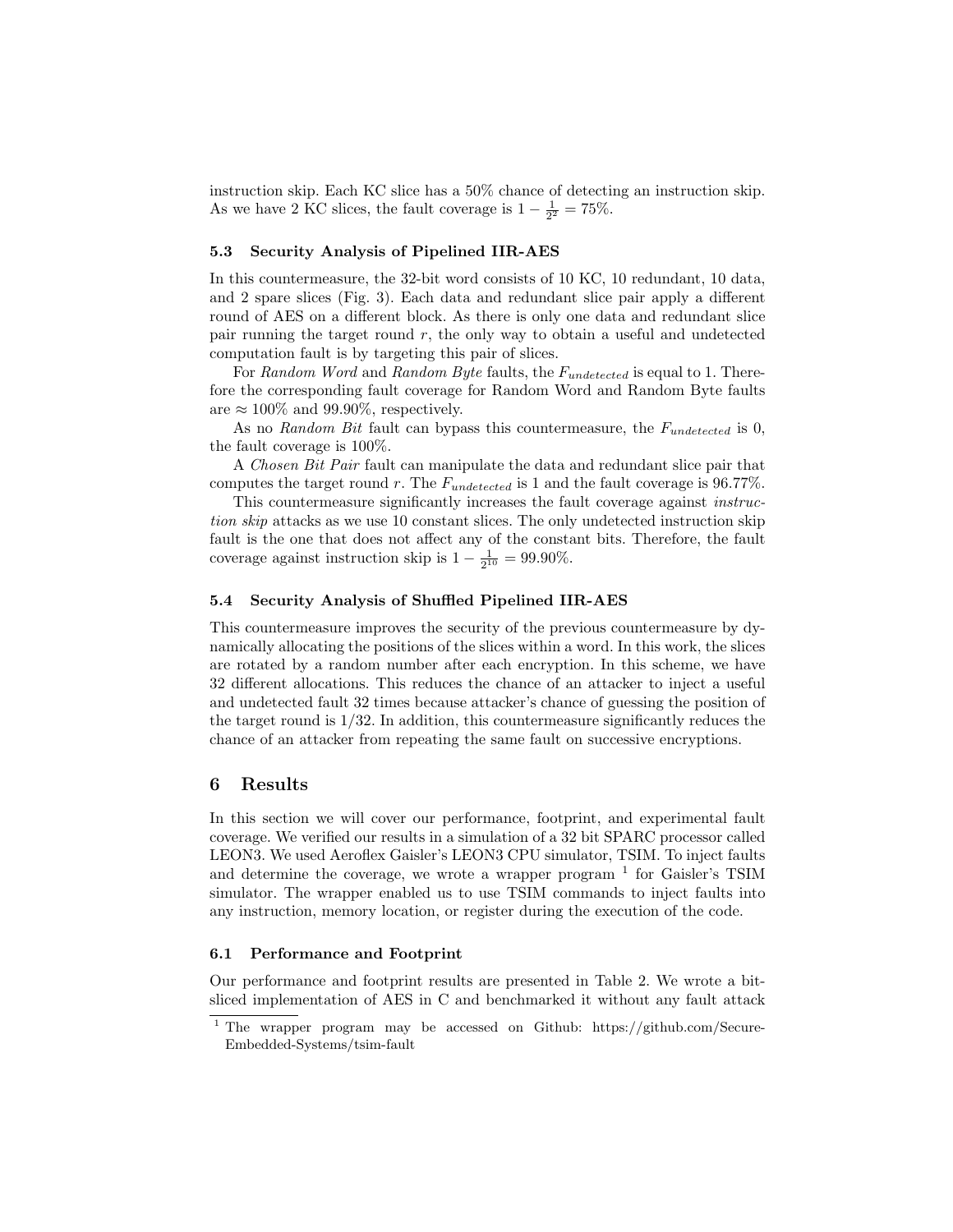|                                     | Performance                       | Footprint  |
|-------------------------------------|-----------------------------------|------------|
| <b>Unprotected AES</b>              | $469.3$ cycles/byte $ 5576$ bytes |            |
| IIR-AES                             | $1055.9$ cycles/byte 6357 bytes   |            |
| Overhead IIR-AES                    | 2.25                              | 1.14       |
| Pipelined IIR-AES                   | $1942.9$ cycles/byte 5688 bytes   |            |
| Overhead Pipelined IIR-AES          | 4.14                              | 1.02       |
| Shuffled Pipelined IIR-AES          | $1957$ cycles/byte                | 6134 bytes |
| Overhead Shuffled Pipelined IIR-AES | 4.17                              | 1.10       |

Table 2. Performance and footprint of multilevel countermeasure. Unprotected AES is the reference bit-sliced implementation with no added countermeasure.

Table 3. Experimental fault coverage averages for different fault injections. Every register or instruction in the S-box stage in the last round was targeted one at a time per run for fault injection.

| Countermeasure                    |         | Instruction Fault Models |         |         |                                                                     |
|-----------------------------------|---------|--------------------------|---------|---------|---------------------------------------------------------------------|
|                                   |         |                          |         |         | Random Word Random Byte Random Bit Chosen Bit Pair Instruction Skip |
| Unprotected AES                   | $0.0\%$ | $0.0\%$                  | $0.0\%$ | $0.0\%$ | $10.0\%$                                                            |
| IIR-AES                           | 99.98%  | 91.45%                   | 93.66%  | 53.96%  | 80.56%                                                              |
| Pipelined IIR-AES                 | 100.0%  | 100.00%                  | 100.0%  | 98.51%  | 98.6%                                                               |
| Shuffled Pipelined IIR-AES 100.0% |         | 99.99%                   | 100.0%  | 98.86%  | 98.6%                                                               |

countermeasures added to it. We made three forks of our reference AES implementation and added each stage of our countermeasure to them <sup>2</sup>. Performance was measured by running AES in CTR mode and on a large input size. Footprint was calculated by measuring the compiled program size. Overheads were calculated by dividing by the corresponding reference bit-sliced AES metric.

Using Shuffled Pipelined IIR-AES will be about four times as slow as the reference implementation. Considering it can protect against side channels from the most dangerous of fault attacks, it is a good compromise.

The original AES metric is slow compared to other works because it is an unoptimized implementation. Other works have been able to get bit-sliced AES implementations down to about 20 cycles/byte on 32 bit ARM [14]. We believe the performance overhead for adding IIR would scale with the reference performance.

## 6.2 Experimental Fault Coverage

We ran fault simulations that emulated our considered adversaries. We injected faults for every register or instruction used in the S-box step of the last round. For data faults, our simulation would enumerate each register, injecting 1 fault, then letting the program run to completion to check the resulting ciphertext. For instruction skips, each instruction is similarly enumerated for skipping and checking the resulting ciphertext.

The S-box step has 144 instructions, consisting of 18 memory operations and 126 computational operations. Of the 144 instructions, 404 operands were registers. Each fault injection simulation was repeated 50 times and averaged together. For

<sup>&</sup>lt;sup>2</sup> Our implementations can be accessed on Github: https://github.com/Secure-Embedded-Systems/fault-resistant-aes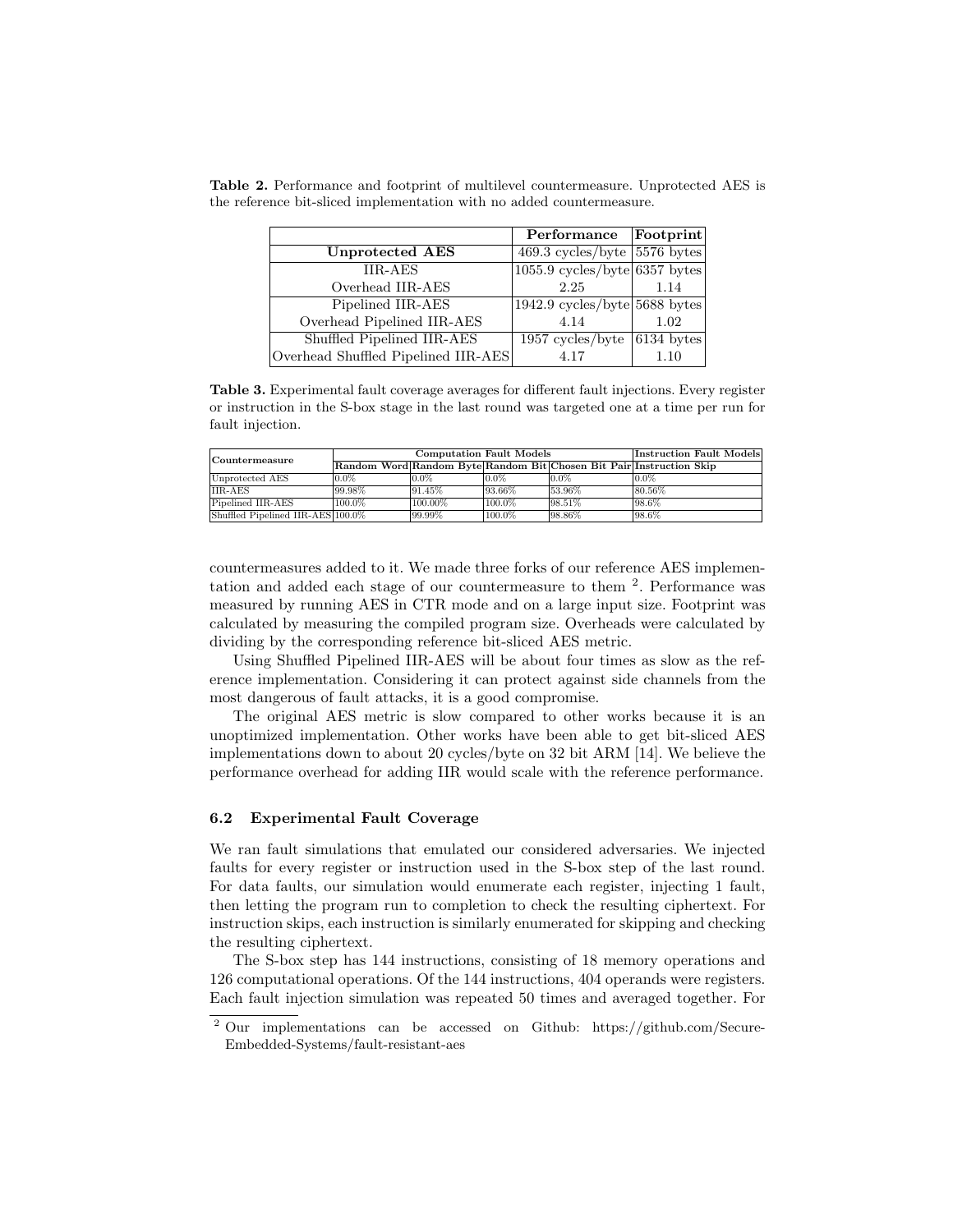each data fault simulation, 20,200 faults were injected. For each instruction skip simulation, 7,200 faults were injected.

Table 3 shows the average fault coverages for each countermeasure. Most of the experiments match closely with our theoretical fault coverages. IIR-AES has slightly lower fault coverage then theorized for random bit and byte faults because memory addresses stored in a register can change to a different but valid location, resulting in a control fault. Because of this, the theoretical fault coverage for data faults will be slightly averaged with the control fault coverage. Random bit and byte coverage is slightly lower than expected and chosen bit pair is slightly higher than expected for IIR-AES.

Instruction skip coverage in IIR-AES is 5.56% higher then expected, which is likely just specific to the S-box and key constants we used.

# 7 Conclusion

We have introduced a set of novel and state of the art methods for detecting faults in block ciphers. We use only software and introduce intra-instruction redundancy. We can protect from well timed, repeatable faults. By adding pipelining, we make our block cipher rounds spatial and much harder to target. And by finally applying random rotations, we make it even more difficult to fault the target round more than once. We show that the performance overhead of our countermeasure is acceptable and scales depending on the desired security level. Our program size overhead is considerably lightweight. We theoretically show why our countermeasure meets the requirements for different fault models. We support our theoretical claims using experimental simulation results based on Gaisler's LEON3 simulator.

## 8 Acknowledgments

This research was supported in part by the National Science Foundation Grant 1441710, Semiconductor Research Corporation Task 2552.001, and Nation Science Foundation CyberCorps Program.

## References

- 1. Boneh, D., DeMillo, R.A., Lipton, R.J.: On the importance of checking cryptographic protocols for faults (extended abstract). In: Advances in Cryptology - EUROCRYPT '97, International Conference on the Theory and Application of Cryptographic Techniques, Konstanz, Germany, May 11-15, 1997, Proceeding. (1997) 37–51
- 2. Ali, S., hyay, D.M., Tunstall, M.: Differential fault analysis of AES: towards reaching its limits. J. Cryptographic Engineering 3 (2013) 73–97
- 3. Lomné, V., Roche, T., Thillard, A.: On the need of randomness in fault attack countermeasures - application to AES. In: 2012 Workshop on Fault Diagnosis and Tolerance in Cryptography, Leuven, Belgium, September 9, 2012. (2012) 85–94
- 4. Barenghi, A., Breveglieri, L., Koren, I., Pelosi, G., Regazzoni, F.: Countermeasures against fault attacks on software implemented AES: effectiveness and cost. In: Proceedings of the 5th Workshop on Embedded Systems Security, WESS 2010, Scottsdale, AZ, USA, October 24, 2010. (2010) 7:1–7:10